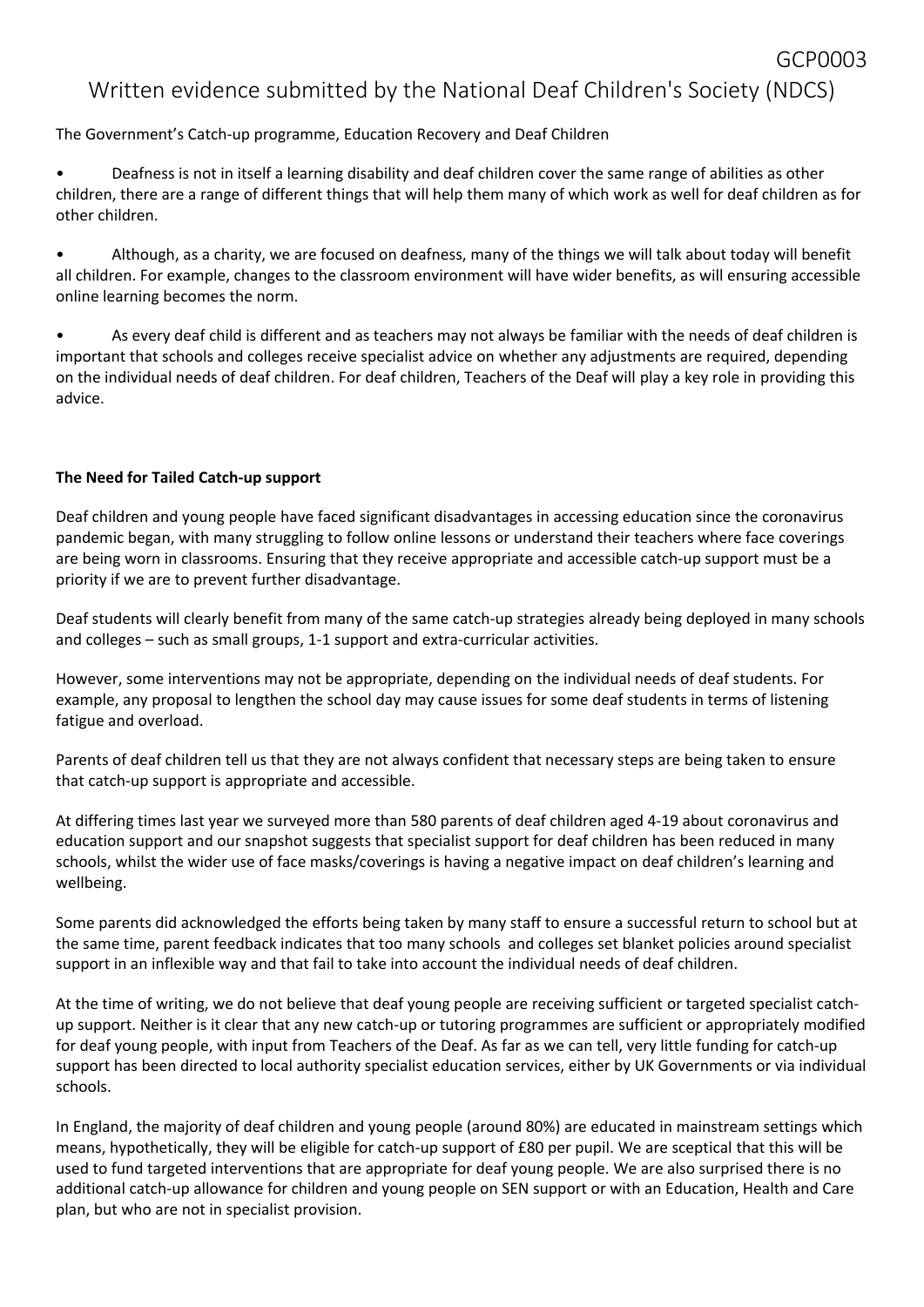Separately, the Department for Education in England has established a National Tutoring Programme for disadvantaged students. We estimate that around 20% of deaf young people will be eligible for this. We are disappointed that the Education Endowment Foundation and the National Tutoring Programme have not yet responded to requests for information on how tutors will ensure the support they provide is deaf-friendly. We stand ready to provide support and advice.

Action is needed by the UK Governments to ensure catch-up support for deaf young people is sufficient and targeted, with appropriate input from Teachers of the Deaf

#### **NDCS Parents Survey Questions:**

Has your child's school or college introduced any kind of 'catch up' programme or tuition support for your child?

- $Yes 18%$
- $No 67%$

In an ideal world, what support would you like to see introduced to help your child 'catch up' from any challenges they've experienced over the past year? Most common themes:

- Increased 1:1 (or small group) support/interventions during school hours 90
- Increased focus on social, emotional and mental health & enrichment activities 29
- Catch up sessions (not deaf specific and outside of school day) 25
- Increased deaf awareness 20
- Increased access to speech and language therapy 13
- Increased, targeted work/materials at home 12
- Additional tuition for English and maths 12
- Additional time to complete education 10
- Remove restrictions (incl. 'bubbles', face masks) 7
- Allowances around exams 5
- Access to radio aid  $-2$
- Captions for online teaching/learning 2
- Work experience opportunities 2
- Access to British Sign Language lessons 1
- Increased funding for Teacher of the Deaf services 1

The majority of parents report that they would like to see additional support to help their child catch up with lost learning and to close gaps in attainment. Some parents suggest this could take the shape of more general catch up lessons (for all pupils, not deaf specific) and that these could take place outside of regular schools hours, e.g. after school, or during weekends or school holidays.

Most parents would prefer to see these interventions happening as part of the school day, and overwhelmingly parents would like to see extra tuition/support being provided on a 1:1 basis, or in small group settings. Several parents commented that they would like more regular visits from their Teacher of the Deaf – I've included these comments in the tally about 1:1 (or small group) support.

Some parents mention that catch up work could be provided as additional, targeted, resources to be completed at home. A small number of parents report that they would like to see additional online lessons/resources to help their children catch up. Included in this tally are parents who mention that they would like notes from lessons to be made available to send home.

Some parents mention that they would like the focus of any catch up support to be on English and maths specifically.

A large number of parents mention that educational catch up is not their only concern or, for some parents, not their main concern. There are several comments about the impact of the pandemic and coronavirus restrictions on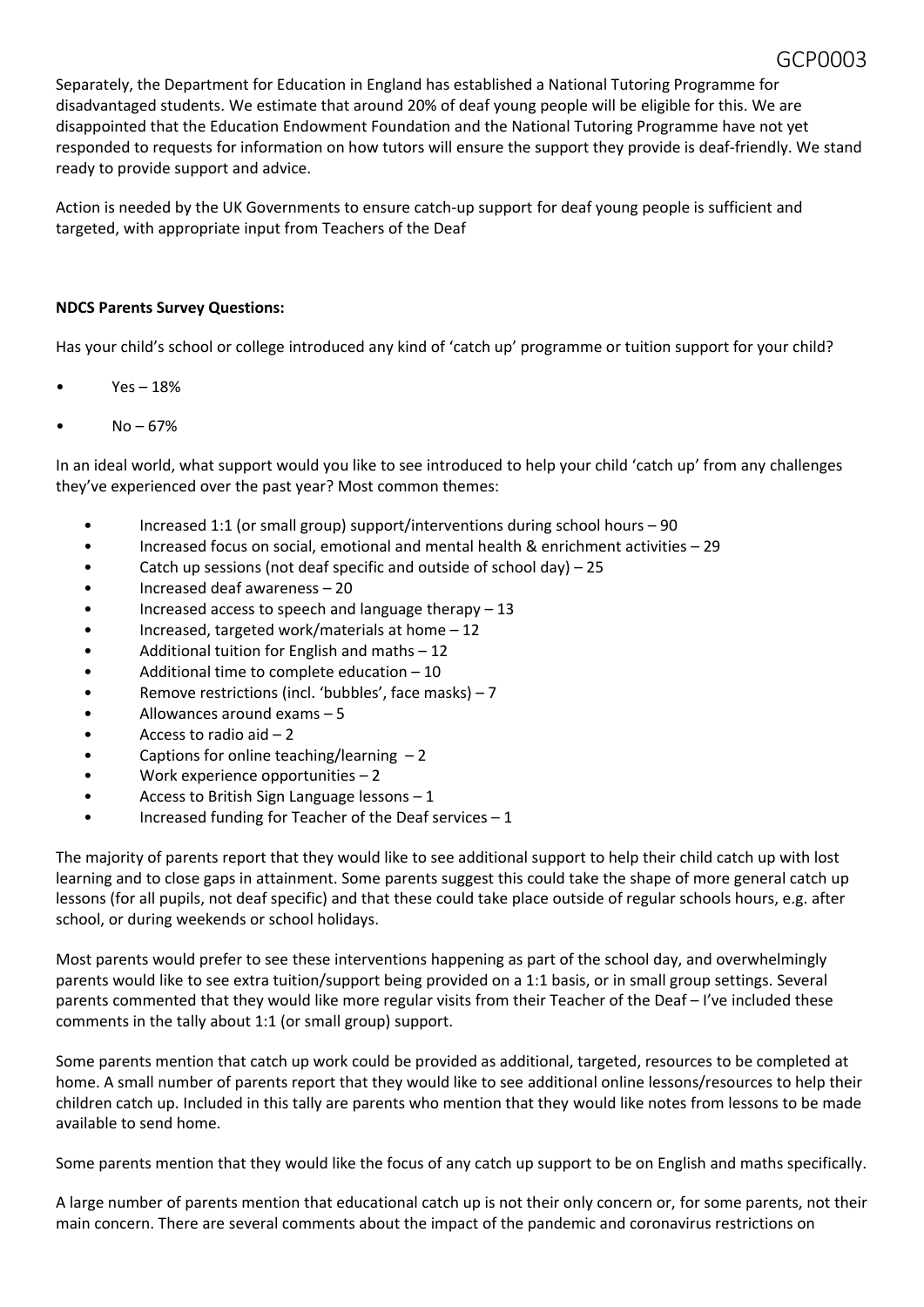children's social, emotional and mental wellbeing. Parents would like to see more access to enrichment/extracurricular activities and an increased focus on social, emotional and mental health support and skills development.

Several parents mention that speech and language therapy has been limited, or not available at all, since the start of the pandemic – parents would like to see this reinstated as a matter of urgency.

Many parents report that they would like to see better deaf awareness at their child's school, including a better understanding of the child's individual needs and how deafness impacts access to learning. In this tally I have included parents who mention that they would like to see more and better communication between themselves and their child's school/college.

Some parents mention that their child is leaving education at the end of this school year, or nearing the end of education, and that they've either missed the chance for catch up support or will not have enough time to catch up before they are due to leave. Parents express that their children have fallen behind over the last year and that catch up support would actually have been beneficial. Some parents feel that there should be an option to spend additional time in education.

Some parents report that they would like to see allowances around GCSE and A level exams, this includes additional tuition before exams, exams to be replaced by teacher assessments, and more time to complete exam years.

Parents mention that they would like to see an end to restrictions as soon as possible, including 'bubble' restrictions and the use of face masks in schools/colleges. Parents also mention that they want teachers to use clear face masks or clear face visors/shields instead of opaque masks.

A few parents mention that their child preferred home learning, e.g. the home listening environment is quieter, parents were able to support the child on a 1:1 basis themselves.

#### **Classroom environment**

Parents have told us that changes to the classroom environment during the pandemic has bought some positives for deaf children who did attend school – in particular, smaller class sizes, quieter learning environment and a more relaxed pace of learning, matching the individual needs of children.

Over the longer-term, we'd like to see a focus on how to reduce class sizes. In the short-term, steps to reduce background noise or breaking up classes into smaller groups may be (relatively) easy wins that would benefit all children.

Young people tell us that it also helps if all classes have a continuity of teachers who are more deaf aware and students stay in the same peer group to aid voice familiarity.

Fatigue can be an issue for many deaf children and it also helps to have regular breaks between sessions. Any plans to extend the school day could be problematic for deaf children (and others) unless there are regular breaks or unless there is a more relaxed pace of learning.

#### **Smaller class sizes**

Parents report various benefits of smaller class sizes during the last lockdown. Fewer students in small groups ('bubbles') resulted in a quieter listening environment with less distractions and disruption. Parents report that their children were receiving more, and better focused, attention from teachers and/or teaching support staff. Parents mention that children were better able to learn at their own pace and that a simplified curriculum and slower teaching pace worked well.

Some parents report additional benefits of better social interaction with peers and increased confidence in a smaller group. One parent mentions that being in the same 'bubble' throughout the day was less disrupting than having to go into the resource base.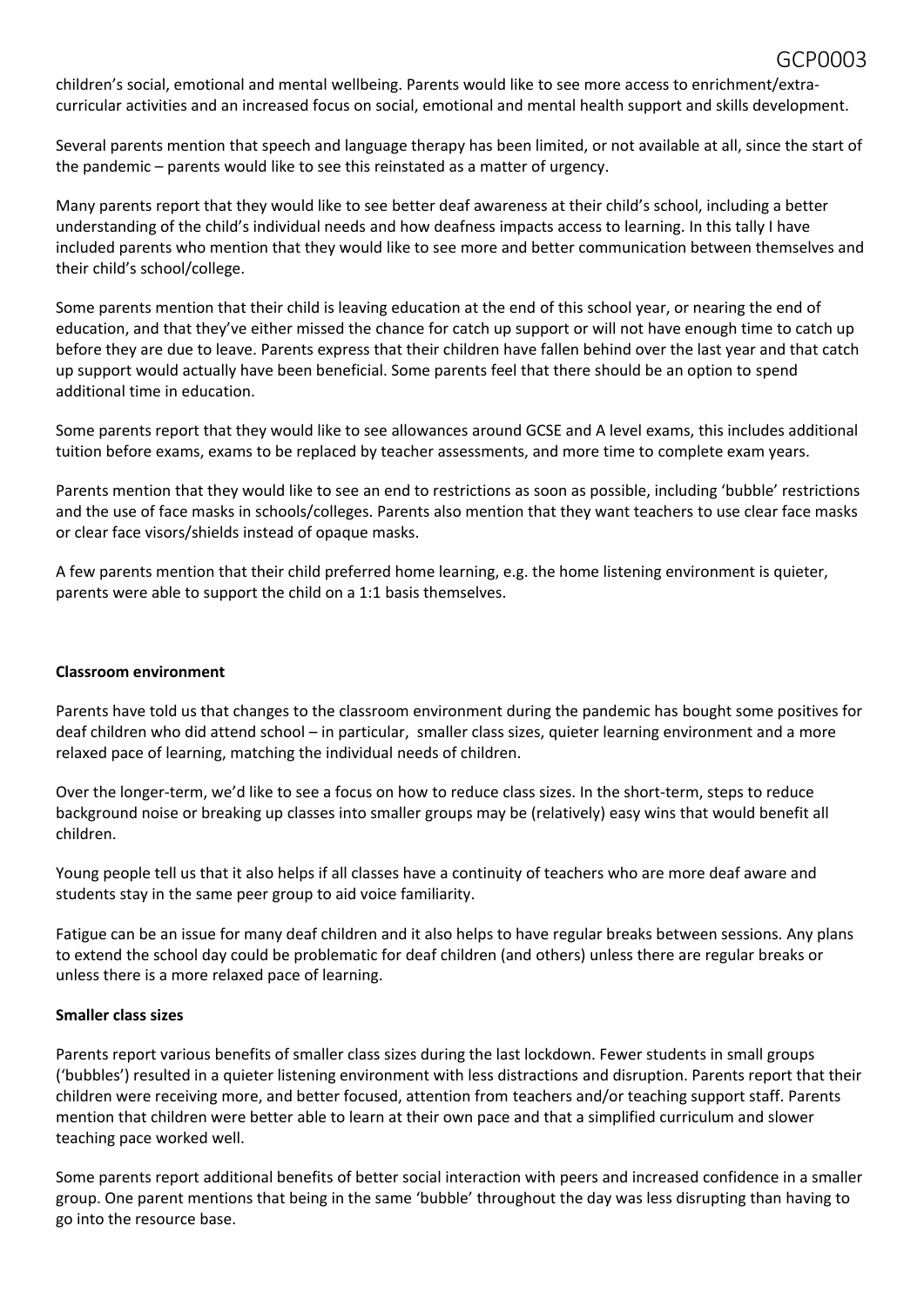One parent mentions that their child did well in a smaller group setting at school. However, the child regularly had to wear headphones to access some of the virtual learning tasks that were set. They couldn't wear hearing aids at the same time as headphones, and the child is now reluctant to wear their aids as they have gotten out of the habit. The parent reports this is having an impact on the child.

GCP0003

#### **More 1:1 support**

Several parents report that their child benefitted from more 1:1 support than before the last lockdown. In some cases a communication support worker or teaching assistant was available to support the child – fewer pupils and less background noise meant that this support worked better than usual. Other parents report that thanks to smaller class sizes, their child's teacher was able to give them more individual attention and more 1:1 time.

#### **Teachers of the Deaf**

It is clear that Qualified Teachers of the Deaf and local authority specialist education services for deaf children have a key role to play in advising on reasonable adjustments and mitigating steps, providing advice on the individual needs of deaf children.

Where a Teacher of the Deaf would normally visit the school/college to provide support to the child and/or to teachers, 51% of parents reported that this was not currently happening.

#### **Resource bases for deaf children**

Where their child was in a resource base, 23% reported that their child was not receiving the same support in class or from the resource base as before. 16% were unsure.

Reasons for not receiving the same support included:

- Children not allowed to leave their year-group bubble to attend classes in the resource base
- Specialist staff no longer moving across classes to provide one-to-one support for children who need it
- Resource base closed or operating at reduced capacity
- Increased use of video lessons or audio recordings

In some cases, it was clear that support was not being provided in line with a child's Education, Health and Care (EHC) plan. Some parents reported that children were feeling more isolated from not being able to mix with their deaf peers in the resource base.

### **NDCS Parents Survey Questions:**

If your child was in school or college during the last lockdown (that started in January), what impact has this has on your child's progress?

- Their progress was worse than usual 27%
- Their progress was the same 22% (86)
- Their progress was better than usual 11% (44)

We asked parents to tell us why 'progress was better than usual':

- Smaller class sizes 24
- More 1:1 support  $-11$
- Benefits of being in a 'bubble' with other deaf children from resource base  $-1$
- Benefits of school routine 2

January 2022